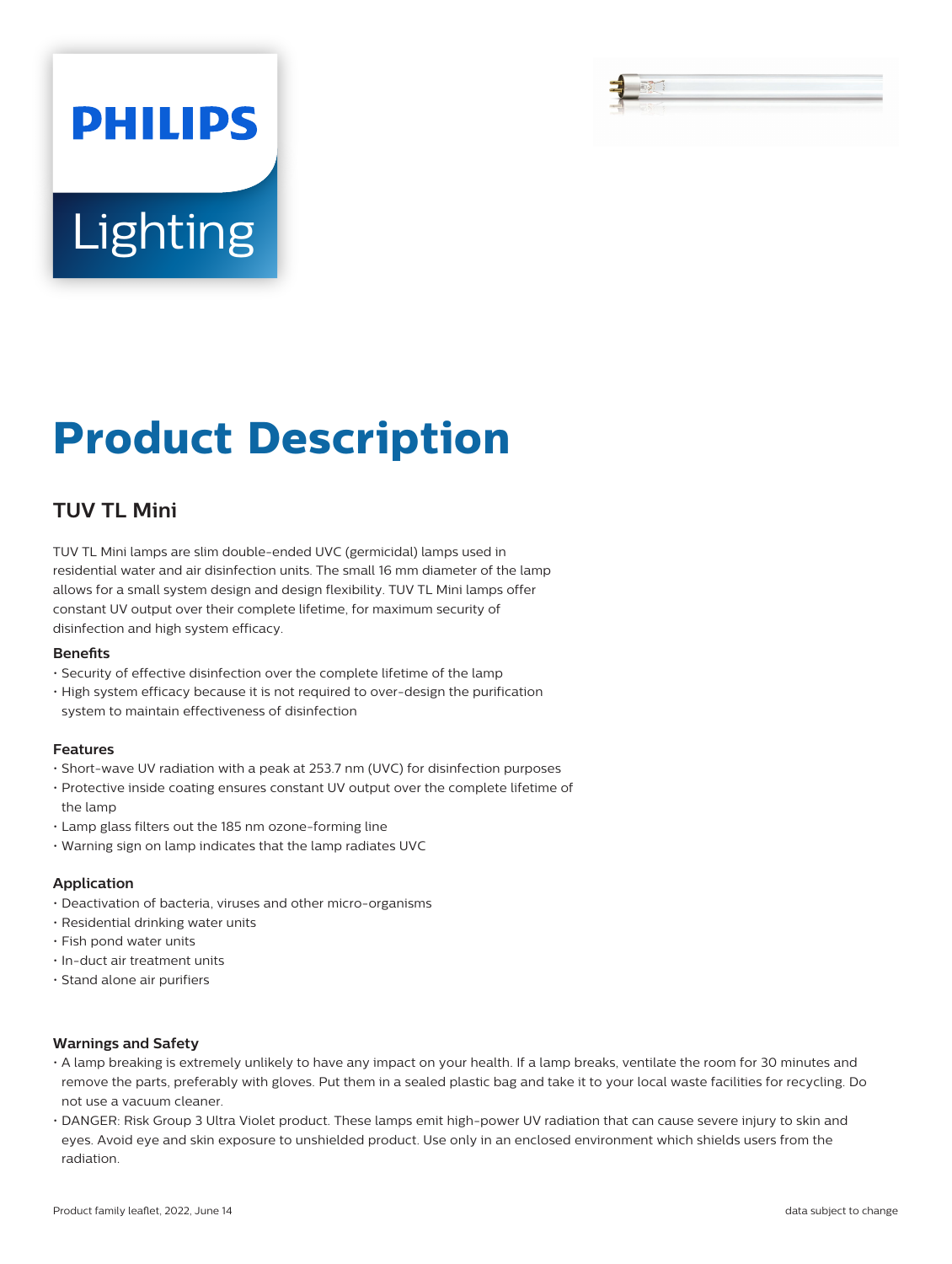### **TUV TL Mini**

**Versions**



#### **Dimensional drawing**



| Product              | D (max)         | $C$ (max) | A (max)  |
|----------------------|-----------------|-----------|----------|
| TUV 16W 4P SE UNP/32 | $19 \text{ mm}$ | 328 mm    | 320.3 mm |
| TUV 11W 4P SE UNP/32 | $19 \text{ mm}$ | 251.8 mm  | 244.1 mm |

| <b>Approval and Application</b>              |                 |
|----------------------------------------------|-----------------|
| Mercury (Hg) Content (Nom)                   | 4.4 mg          |
|                                              |                 |
| <b>Operating and Electrical</b>              |                 |
| Lamp Current (Nom)                           | 0.4A            |
|                                              |                 |
| <b>General Information</b>                   |                 |
| Cap-Base                                     | 4PINSSINGLEEND  |
|                                              | <b>ED</b>       |
| <b>Useful Life (Nom)</b>                     | 9000h           |
| <b>Main Application</b>                      | Disinfection    |
| <b>System Description</b>                    | na              |
|                                              |                 |
| <b>Light Technical</b>                       |                 |
| Colour Code                                  | <b>TUV</b>      |
| <b>Colour Designation</b>                    |                 |
| <b>Lumen Depreciation At Useful Lifetime</b> | 15%             |
|                                              |                 |
| <b>Mechanical and Housing</b>                |                 |
| <b>Bulb Shape</b>                            | T <sub>16</sub> |

#### **Operating and Electrical**

| Order Code | <b>Full Product Name</b> | Voltage (Nom) | Power (Nom) |
|------------|--------------------------|---------------|-------------|
| 64382799   | TUV 11W 4P SE UNP/32     | 34 V          | 11.5 W      |
| 64385899   | TUV 16W 4P SE UNP/32     | 43 V          | 15 W        |

#### **UV**

| Order Code | <b>Full Product Name</b> | <b>UV-C Radiation</b> |
|------------|--------------------------|-----------------------|
| 64382799   | TUV 11W 4P SE UNP/32     | 2.6 W                 |